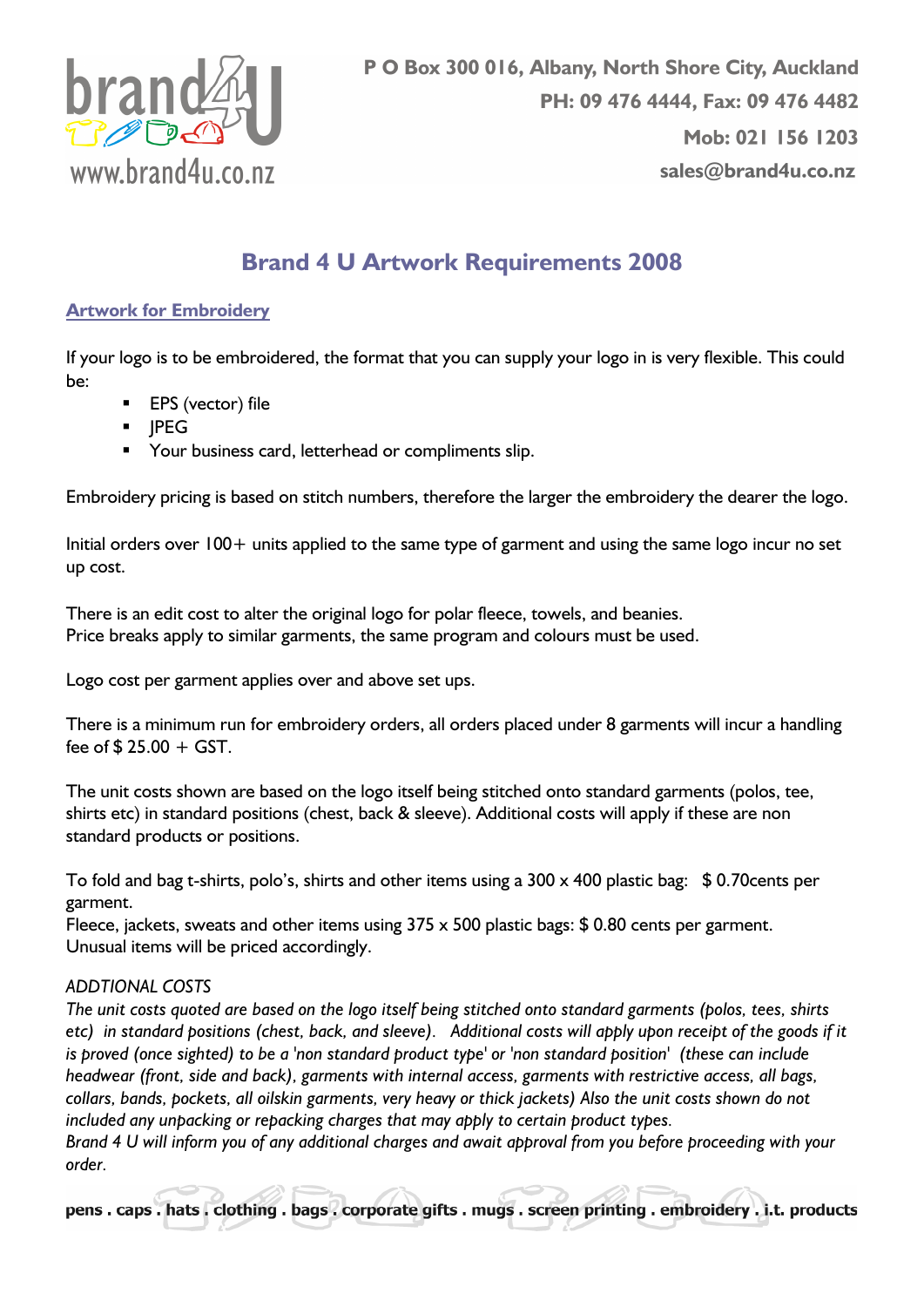

Artwork for Screen Printing and Pad Printing.

We prefer electronic artwork wherever possible as this produces a much higher quality print result.

The artwork provided for this kind of branding work MUST be as a vector line art editable file in any of the following formats:

- **EPS** file
- **CorelDraw version 13**
- Adobe Illustrator
- $\blacksquare$  PDF.

These files should be available from the graphic designer who originally created your logo for you.

TIFF, JPEG, BMP and GIF files are not editable and there may be an artwork cost to convert them.

It is essential that the artwork is provided to us in a useable format before the branding work begins. If you don't have your artwork in this format and cannot obtain it, we would need to contract a graphic designer to redraw or recreate your logo: you would be advised if this is the case.

The artwork provided for this kind of branding work MUST be as a vector line art editable file: in any of the following formats: EPS file, CorelDraw version 13, Adobe Illustrator and PDF. These files should be available from the graphic designer who originally created your logo for you.

TIFF, JPEG, BMP, & GIF files are not editable and there may be an artwork cost to convert them.

It is essential that the artwork is provided to us in a useable format before the branding work begins. If you don't have your artwork in this format and cannot obtain it, we will need to contract a graphic designer to redraw or recreate your logo or artwork design, you would be advised if this is the case.

This work is charged for at \$120.00 per hour, or as charged by the graphic designer, subject to confirmation. The resulting logo files provided will also be useful for any printing or sign writing work in the future.